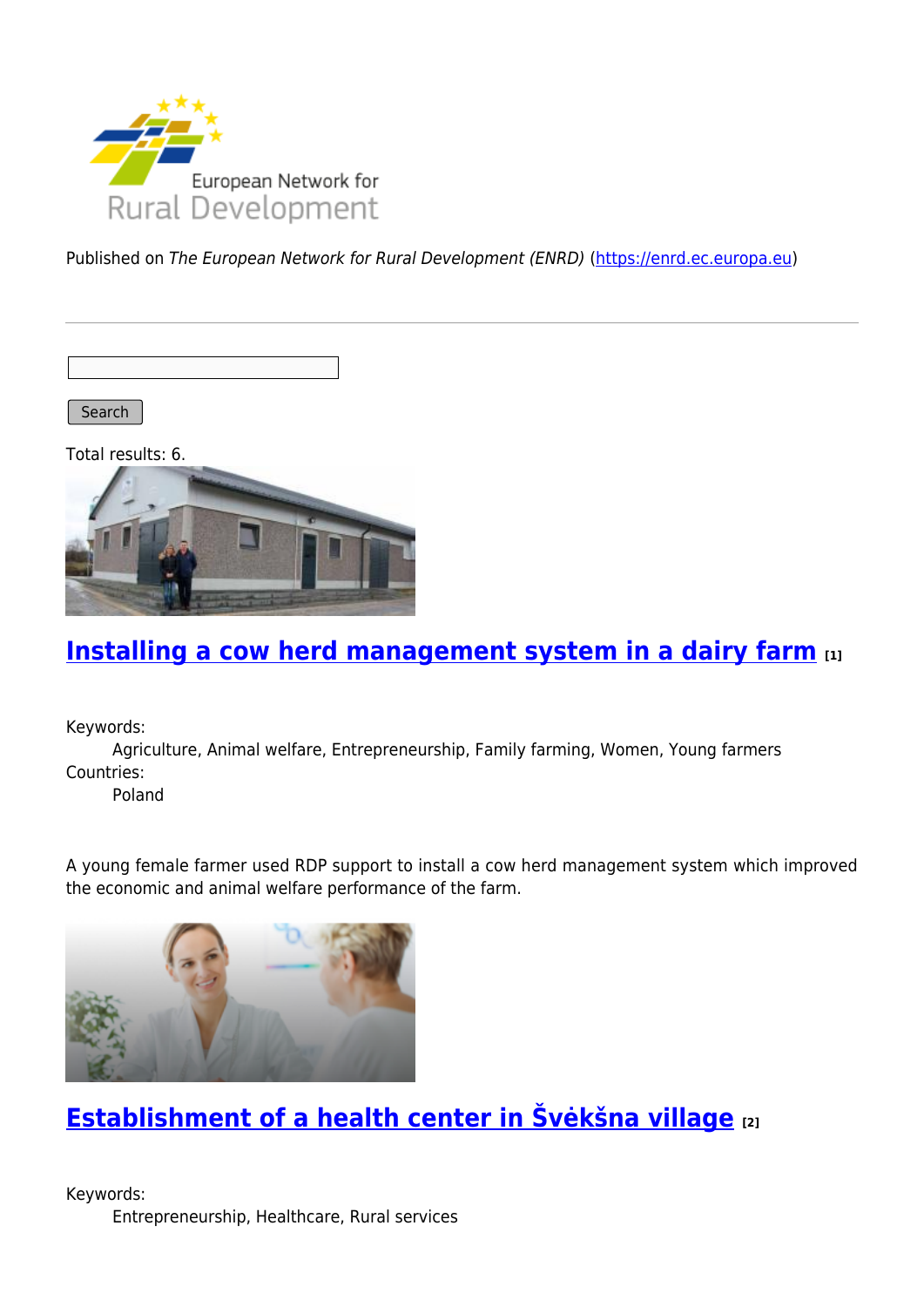Countries: Lithuania

A project used Rural Development Programme (RDP) funding to ensure easy access to medical and aftercare services for rural residents.



# **[Upgrading a sheep farm and opening of Farm Shop by a](https://enrd.ec.europa.eu/projects-practice/upgrading-sheep-farm-and-opening-farm-shop-maltese-young-farmer_en) [Maltese young farmer](https://enrd.ec.europa.eu/projects-practice/upgrading-sheep-farm-and-opening-farm-shop-maltese-young-farmer_en) [3]**

Keywords:

Agriculture, Animal husbandry, Competitiveness, Direct marketing, Diversification, Entrepreneurship, Family farming, Farm restructuring/modernisation, Product quality, Young farmers

Countries:

Malta

A Maltese young farmer took over his father's sheep farm in order to preserve local traditions, whilst incorporating new and innovative ideas in the production and marketing process.

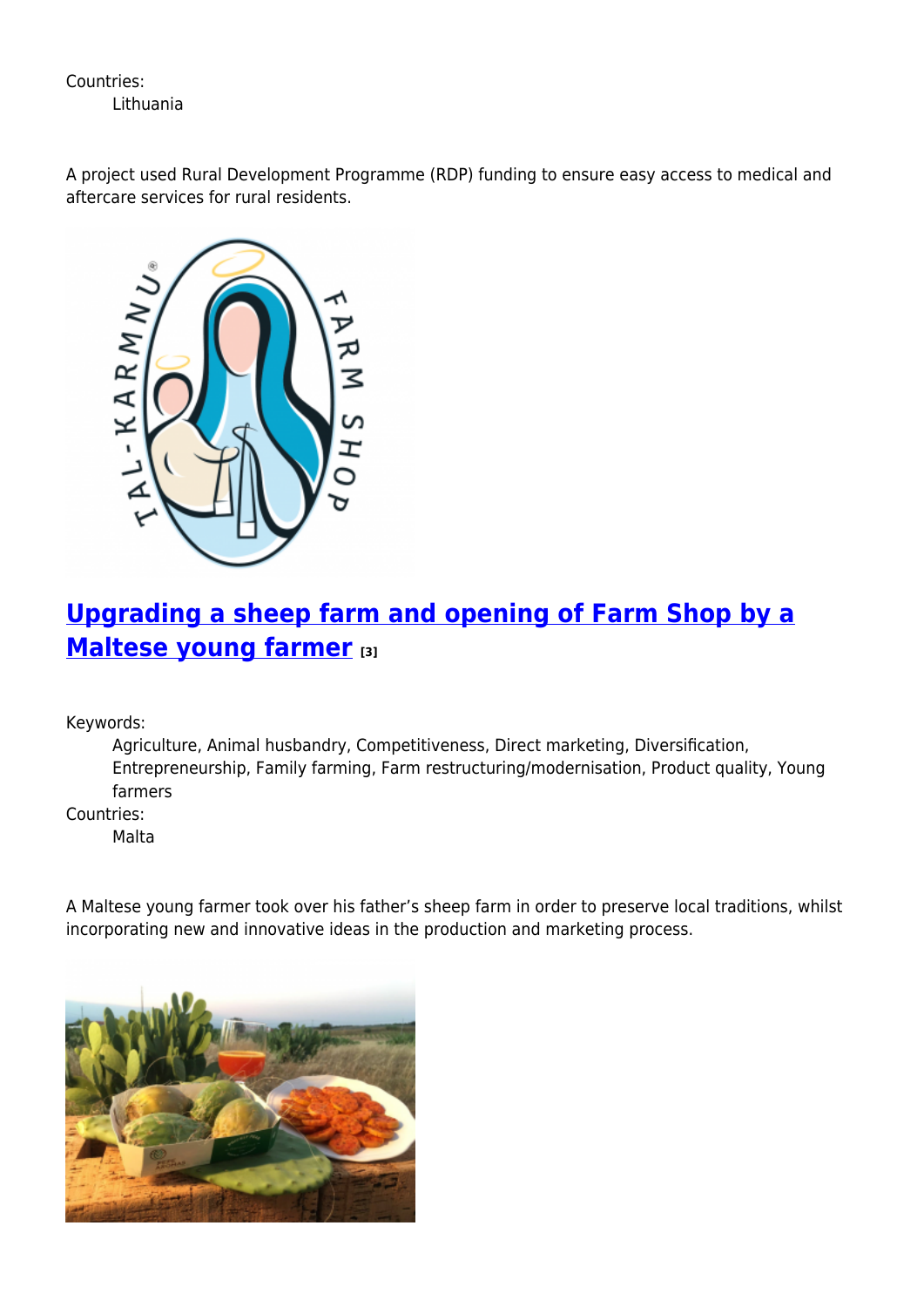### **[Pepe Aromas – Producing organic prickly pears](https://enrd.ec.europa.eu/projects-practice/pepe-aromas-producing-organic-prickly-pears_en) [4]**

Keywords:

Added value, Agriculture, Competitiveness, Entrepreneurship, Environmental protection, Innovation, Market development, Organic farming

Countries:

Portugal

A unique example of a rural business which achieved economic profitability based on innovation and environmentally-friendly practices.



#### **[Innovative asparagus production in Portugal](https://enrd.ec.europa.eu/projects-practice/innovative-asparagus-production-portugal_en) [5]**

Keywords:

Agriculture, Competitiveness, Energy efficiency, Entrepreneurship, Farm restructuring/modernisation, Rural SMEs, Young farmers Countries:

Portugal

An agricultural company used EAFRD funding to strengthen its production of green asparagus and increase its share of the national and European market.